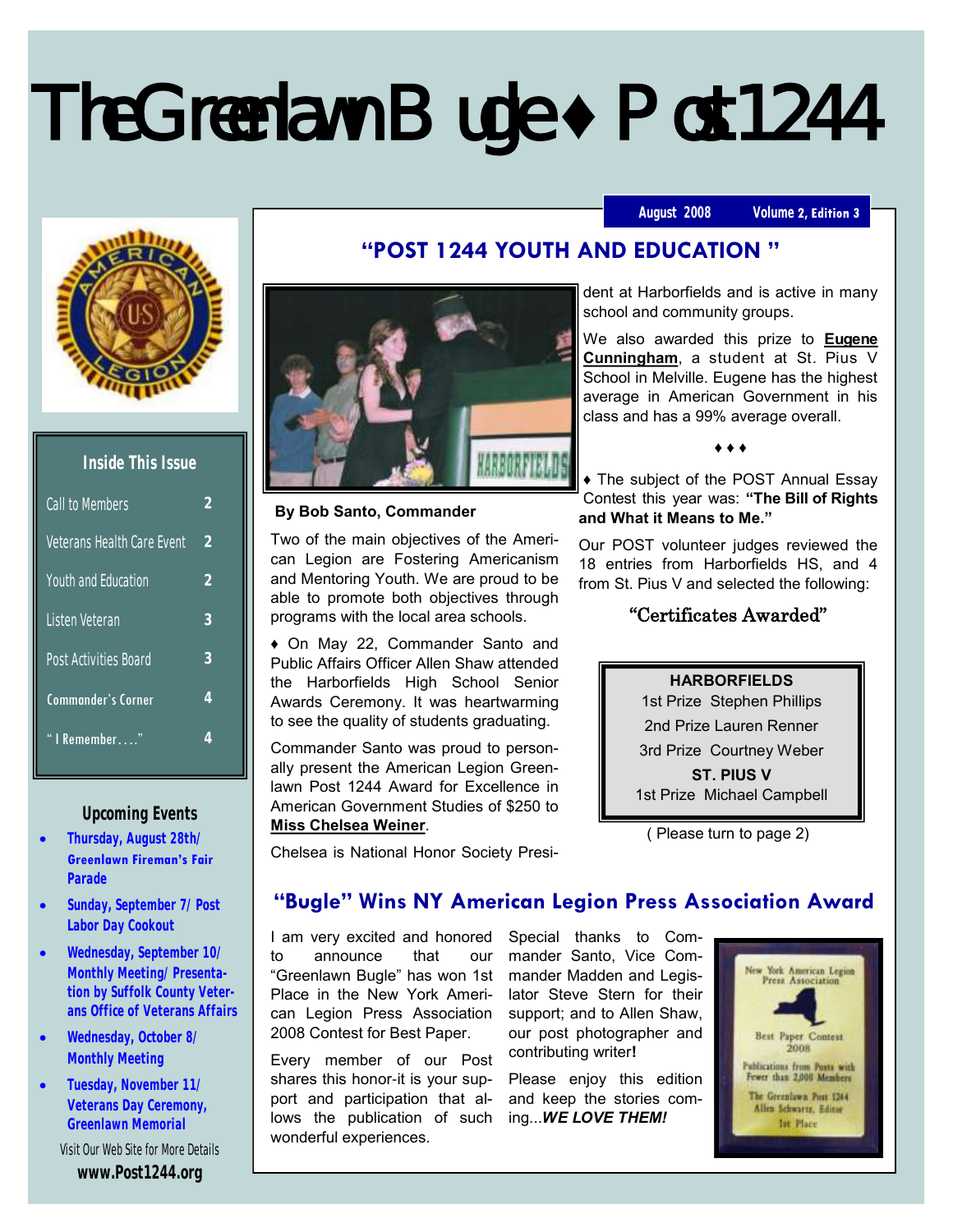# **Vice Commander's Call to Members**

I am happy to report that the 2009 membership dues seems to be coming in with unusual regularity, compared to prior years, **thank you!**

I really do appreciate your diligence in this regard. This is a very rewarding, but time consuming job. Whether it is one member or 30, all the steps need be accomplished.

As you know, our new year starts on July 1st and runs through June<br>30th the following the following year. All dues are DUE

with the first mailing you receive in early July. Your prompt remittance helps us at every level to get the job done without much fanfare.

If you haven't already sent yours, please DO - the next time you sit down with your checkbook make it happen. Thanks in advance for that.

While our membership continues to rise, we still<br>need **YOUR** help. The need **YOUR** help. Board can't do it all, guys. I'm sure you all know a vet or two who

would enjoy our company.

If you've been thinking of mentioning the Legion to someone, now is a good time. If you find it difficult, tell **ME** and I'll do the work. Your name will help break the ice.

Thanks for that in advance, too. *See you at the next Post event.*

*Dennis* 



*Vice Commander Dennis Madden*

# **" POST YOUTH AND EDUCATION" (continued from page 1)**



### **OUR POST 1244 JUDGES**

- Bugle Editor, Allen **Schwartz**
- Public Affairs Chairman and Historian, Allen Shaw
- Past Commander and Service Officer, George Henry

Our two 1st prize winners were also independently selected as first prize winners by the Suf-

folk County American Legion.

*year's programs."*  convention on Saturday *Stephen Phillips* of Harborfields was on hand to read his essay to the Legionnaires assembled in June 7.

*"We are very proud of the accomplishments of our youth.* 

*Our thanks to all the students and faculty who participated in this* 

# **Veterans Health Care Enrollment Event**

On July  $9<sup>th</sup>$ , on our regular meeting night, we were visited by the Community Relations Team from the Veterans Affairs Medical Center at Northport to conduct a Veterans Health Care Enrollment Event.

Marge O'Malley, Community Relations Coordinator and her staff, Gene Brady and Stacy Harris explained VA medical benefits and programs to our members. They enrolled veterans for their benefits, updated already enrolled Veterans, took new ID card photos and issued or replaced old VA ID cards.

**We thank the team for coming by and assisting our veterans!**

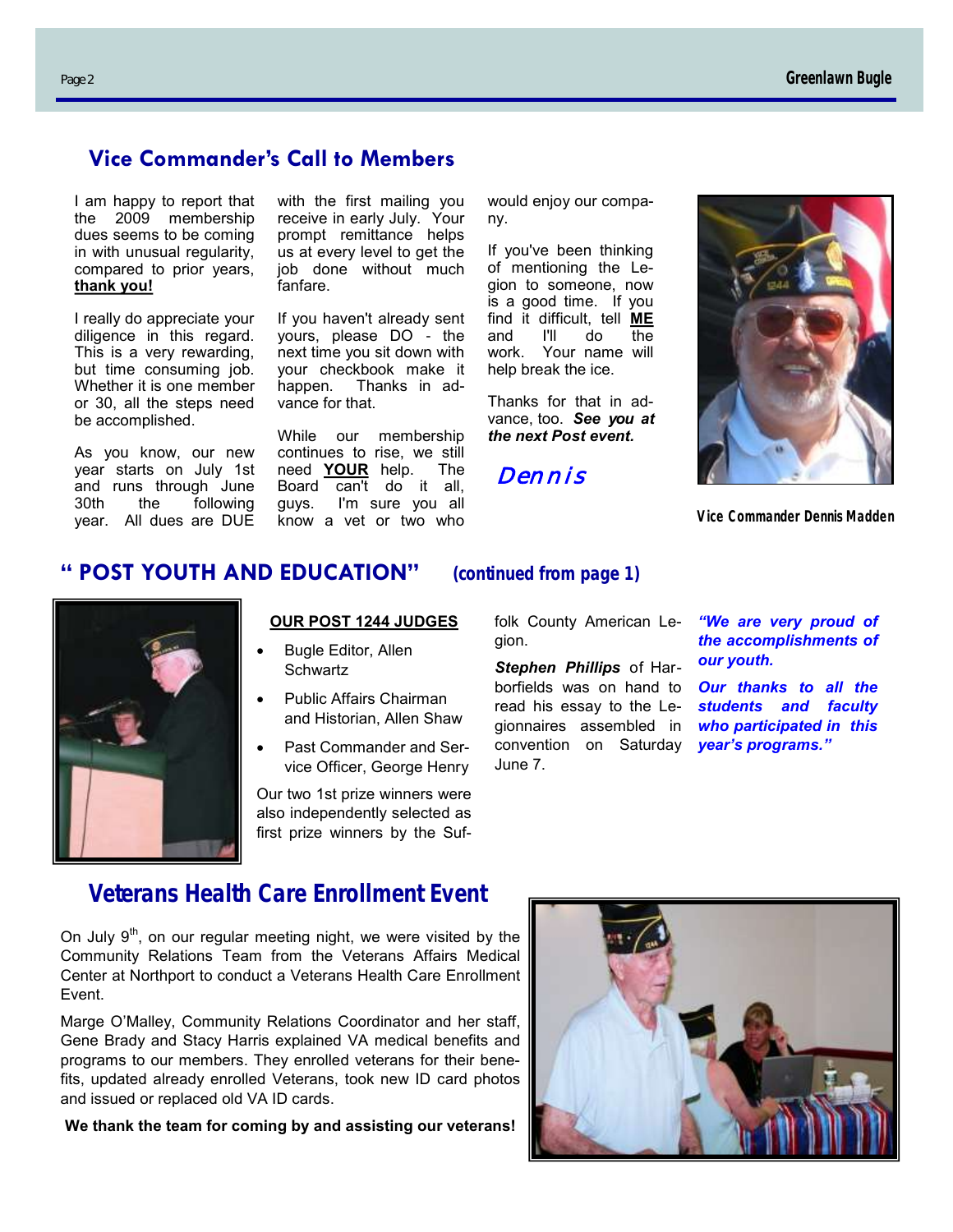

**Post 1244 Service Officer**

It's always a pleasure when I can share with my fellow Veterans progress on the service benefits front. Please take a few minutes to see what is happening.

**"Veterans and service members should always contact the appropriate benefit service administrator to confirm their eligibility. Please contact our Post if we can be of any assistance."**

# *George*

# **Listen Veteran** by George Henry

# Summary Updates For Your Benefit

- **VA is putting mobile pharmacies on the road to provide critical medications when disaster strikes. This will insure that Veterans receive their medications as soon as possible in an emergency.**
- **The Department of Defense has announced that it plans to remove Social Security numbers from all military identification cards by the end of 2010. This change will help prevent identity theft.**
- **Secretary of Veterans Affairs, Dr. James B. Peake, has announced the creation of a Veterans Employment Coordination Service to oversee the department's program to recruit new Veterans into the VA workforce. The new office will work with military transition programs, Veterans service organizations and other VA programs to promote careers in the VA workforce.**
- **The Department of Veterans Affairs and The U.S. Housing and Urban Development Agencies announced they will provide housing for an estimated 10,000 homeless Veterans.**
- **The House and Senate approved legislation that would increase the VA's 2009 budget by \$3.2 billion more than what the administration offered. It would set the VA's total budget at \$93.6 billion, a \$5.2 billion increase from this year.**
- **The VA announced in February that its plan to open 23 new Vet Centers by February 2009, is ahead of schedule. Some 15 are already open, 5 are up in temporary locations, and 3 will open later this year.**

# **Post Activities Bulletin Board—Are you POSTED?**